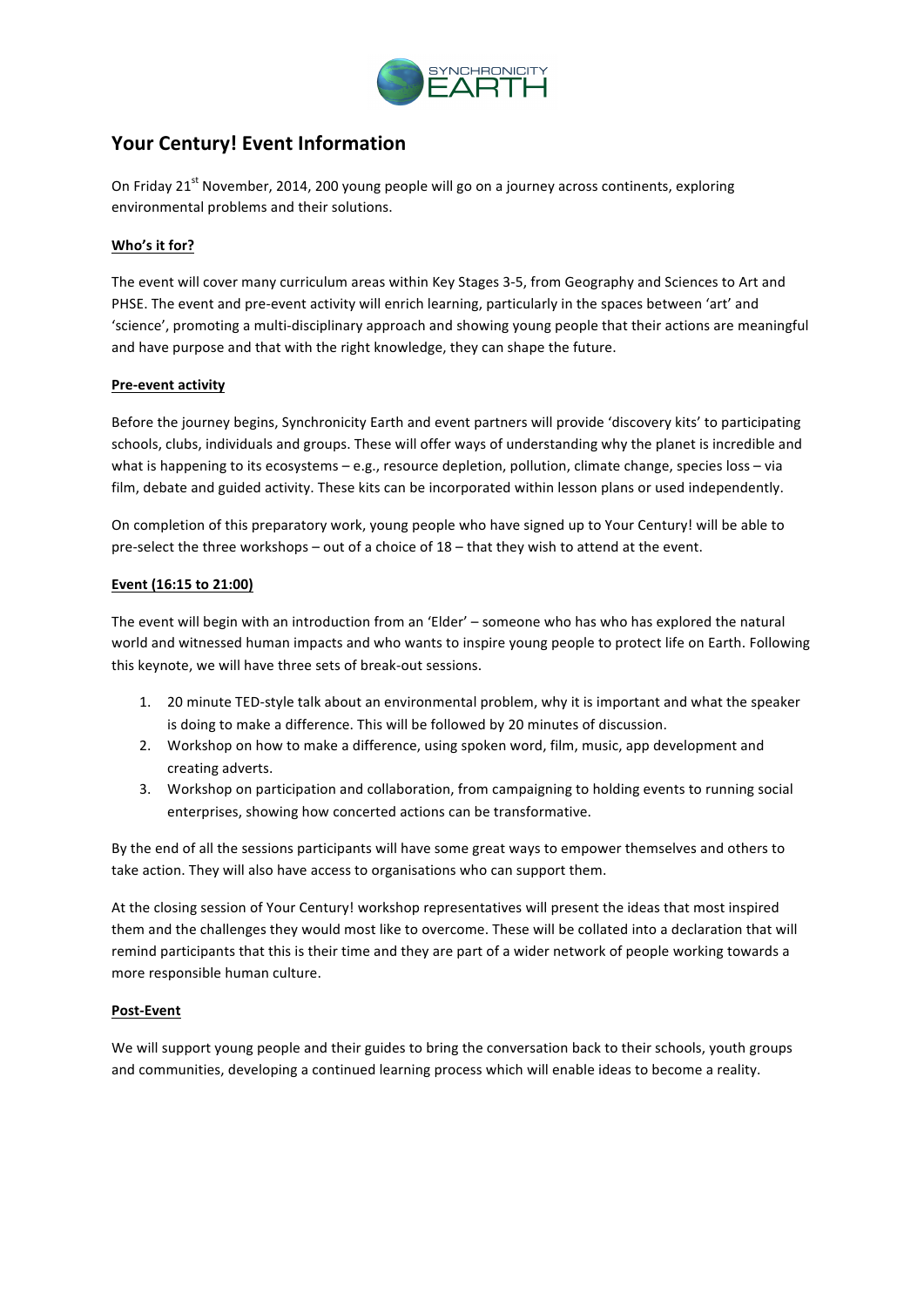

# **Event Partners**

Action for Conservation is a UK charity which uses pioneering approaches to engage and inspire young people to become the next generation of nature conservationists. It works to engage teenagers just when they need it most; as they begin to consider A-levels, degrees or jobs, connecting them to their future aspirations. Action for Conservation support young people to get experience and an understanding of what a career in conservation might mean. This can be critical to transforming childhood feelings of care, connection and nature stewardship into a way young people can make a difference in their working adult life.

### www.actionforconservation.org

Art Science Prize is a catalyst for student learning through passionate pursuit of innovative art and design ideas at the cutting edge of science. It supports young people as they explore and develop ideas around an annual scientific theme which seeks to prepare the next generation of innovators. Art Science Prize works around the globe helping students take "seed ideas" and evolve them in collaborative classes lead by skilled adult Program Mentors into innovative projects.

#### www.artscienceprize.org

**Climate Revolution** was launched by Vivienne Westwood live on international TV during the closing ceremony of London Paralympics in 2012, to raise the awareness of climate change. They are a bridge to bring people and organizations together and to highlight the interconnectedness of all the big social and environmental issues we face today.

Climate Revolution offers support and assistance to non-profit and charitable organisations such as Greenpeace, Friends of the Earth, Environmental Justice Foundation and We Need To Talk About Fracking to local communities fighting to keep their homes and allotments or fighting for their human rights. Vivienne believes that everything is connected, the cause and the cure comes from us and it is us, the human race, that can make that positive change to protect our planet and people.

#### www.climaterevolution.co.uk

**DocAcademy** aims to encourage the use of documentary film within formal learning in UK schools. We believe that easy, free access to high quality documentaries offer a deeper understanding of wider social issues, develops media literacy and teaches key skills. DocAcademy is part of BRITDOC, a not for profit film foundation supported by Channel 4 Television and a number of US and European Foundations. Our mission is to enable the very best independent documentary filmmaking around the world.

#### www.docacademy.org + www.britdoc.org

**Digital Explorer** Digital Explorer is a social enterprise that engages young people in global issues for a better future. Our aim is to create live links between classrooms and the scientists, journalists, explorers and educators working on frontlines of our changing world. By breaking down classroom walls, children have direct access to world events, transforming their learning experience by generating greater empathy and deeper knowledge.

#### www.digitalexplorer.com

Eden Project is a visitor destination in Cornwall housing the largest rainforest in captivity. It has welcomed 16 million visitors since opening in 1999 and put £2bn into the local economy. It hosts 57,000 young peoples' educational visits each year. It is also an educational charity inspiring positive futures through a series of national and international programmes and grassroot projects. The Eden Project's mission is to use